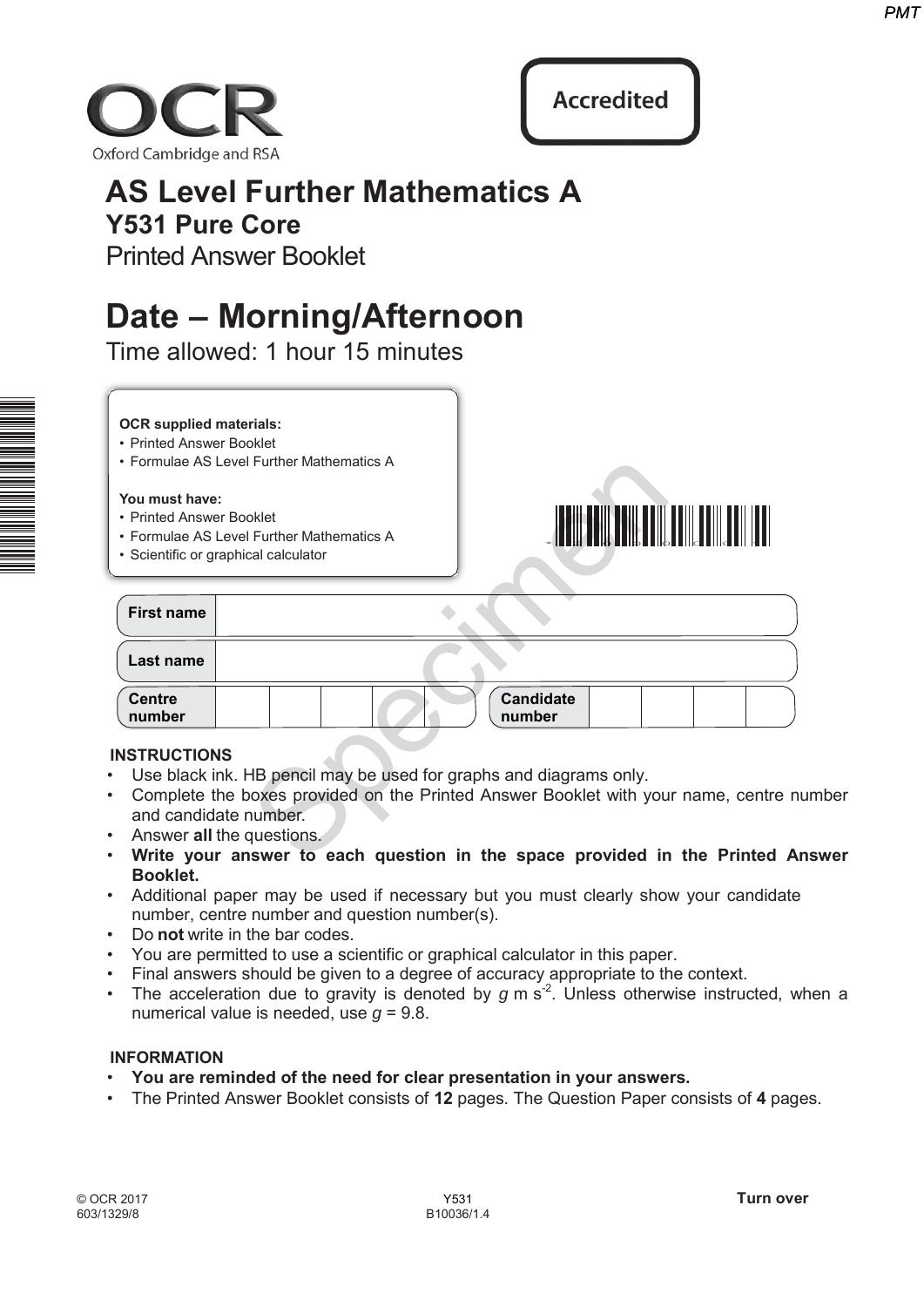|             | $\overline{\mathbf{2}}$ |
|-------------|-------------------------|
|             |                         |
| $\mathbf 1$ |                         |
|             |                         |
|             |                         |
|             |                         |
|             |                         |
|             |                         |
|             |                         |
| 2(i)        |                         |
|             |                         |
|             |                         |
|             |                         |
|             |                         |
|             | $\triangle$             |
|             |                         |
|             |                         |
|             |                         |
| 2(ii)       |                         |
|             |                         |
|             |                         |
|             |                         |
|             |                         |
|             |                         |
|             |                         |
|             |                         |
|             |                         |
|             |                         |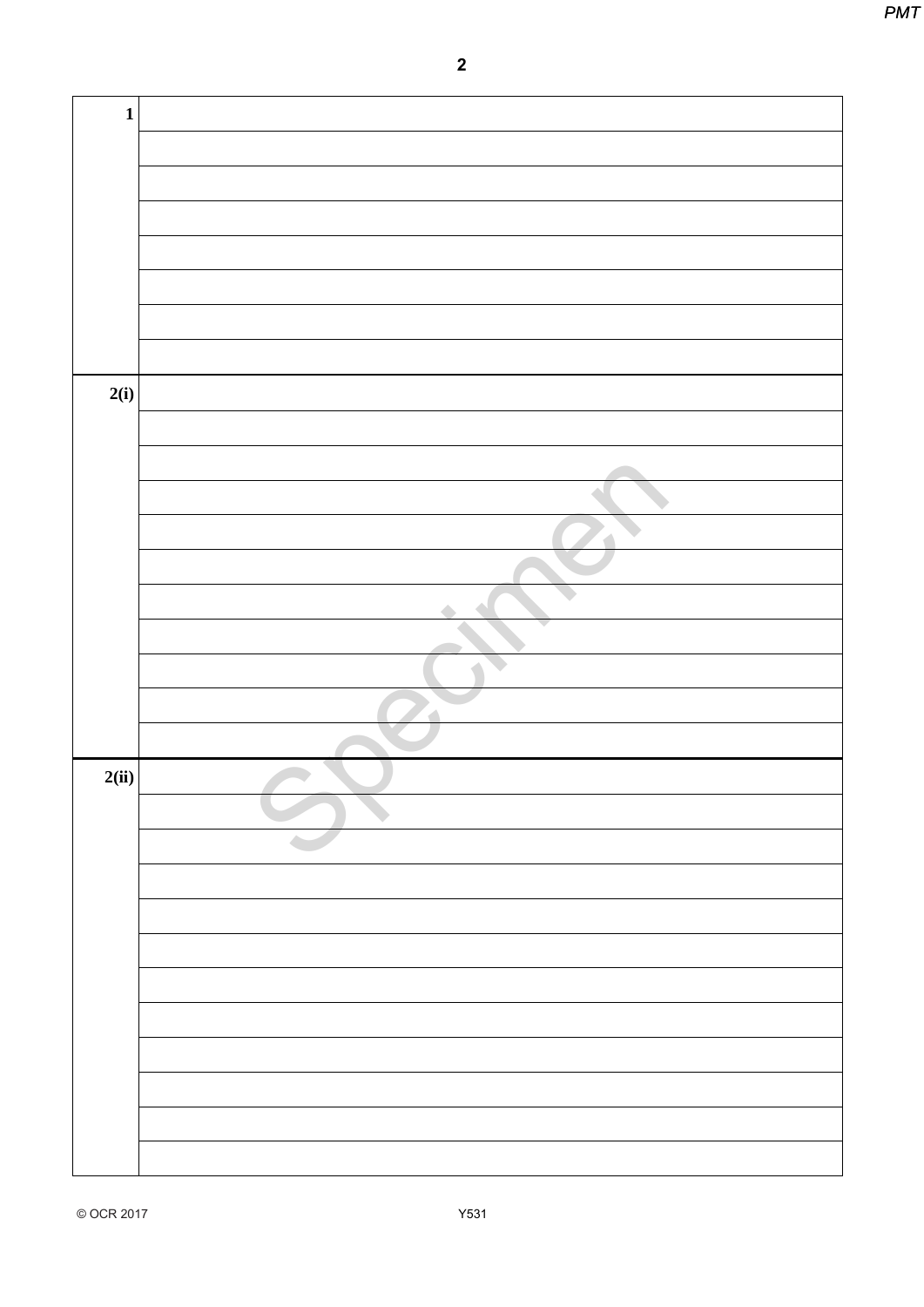|        | $\mathbf{3}$ |
|--------|--------------|
| 3(i)   |              |
|        |              |
|        |              |
|        |              |
|        |              |
|        |              |
|        |              |
|        |              |
|        |              |
|        |              |
|        |              |
|        |              |
| 3(ii)  |              |
|        |              |
|        |              |
|        |              |
|        | ó            |
|        |              |
|        |              |
|        |              |
|        |              |
| 3(iii) |              |
|        |              |
|        |              |
|        |              |
|        |              |
|        |              |
|        |              |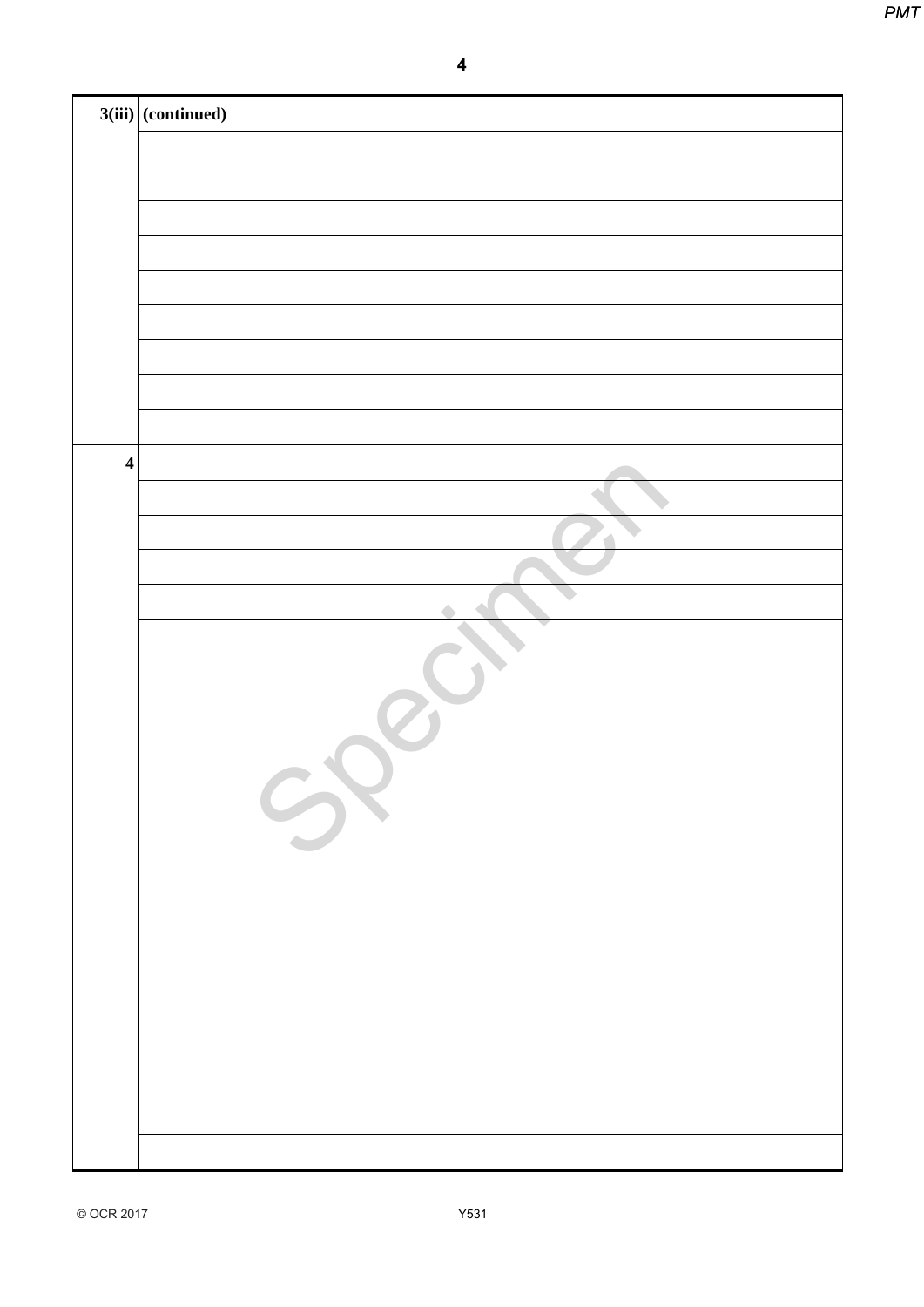**PMT** 



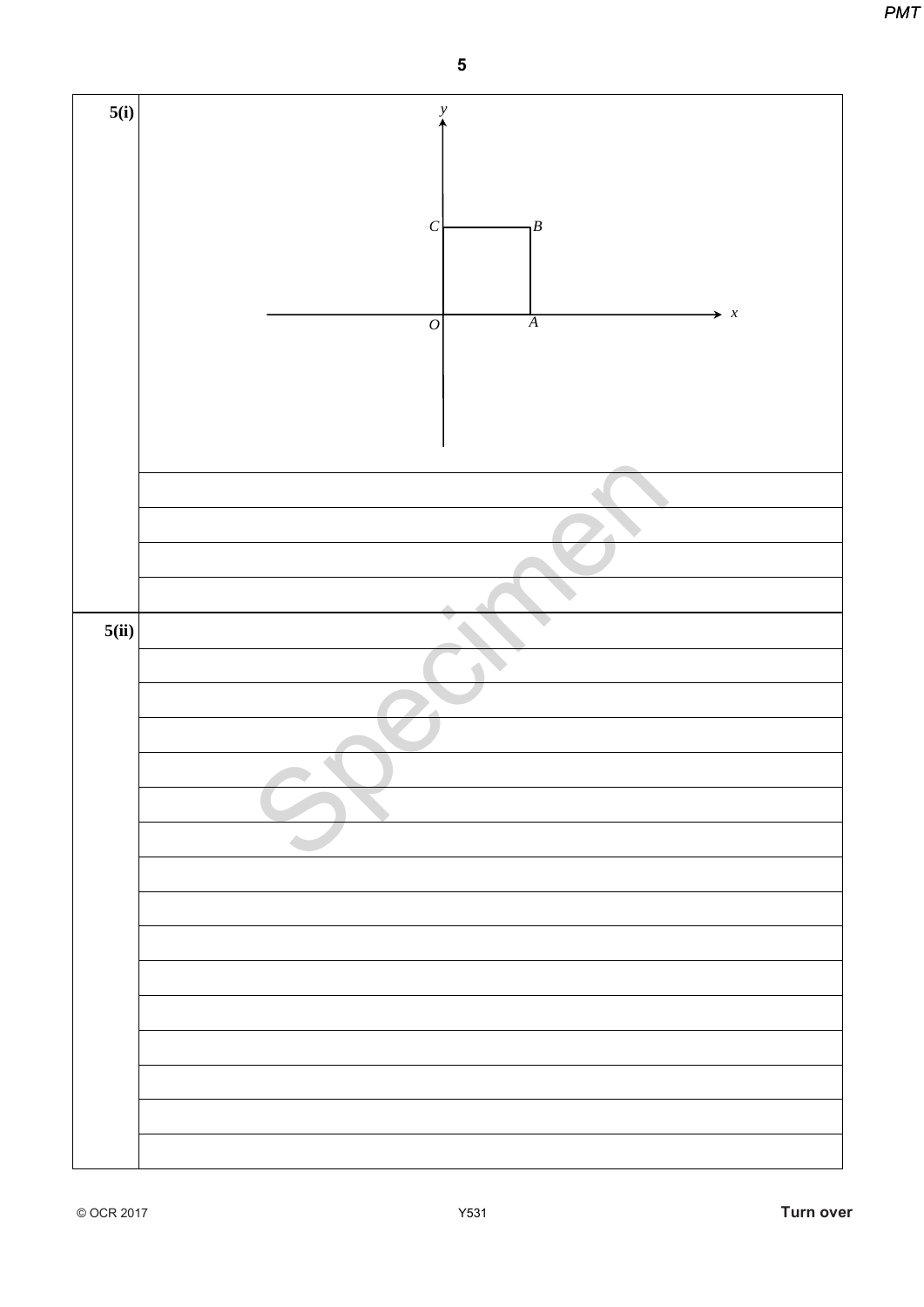|           | $\bf 6$            |  |
|-----------|--------------------|--|
| 5(iii)(a) |                    |  |
|           |                    |  |
|           |                    |  |
|           |                    |  |
|           |                    |  |
|           |                    |  |
| 5(iii)(b) |                    |  |
|           |                    |  |
|           |                    |  |
|           |                    |  |
|           |                    |  |
|           |                    |  |
|           | $\mathcal G$<br>SP |  |
|           |                    |  |



### **PLEASE DO NOT WRITE IN THIS SPACE**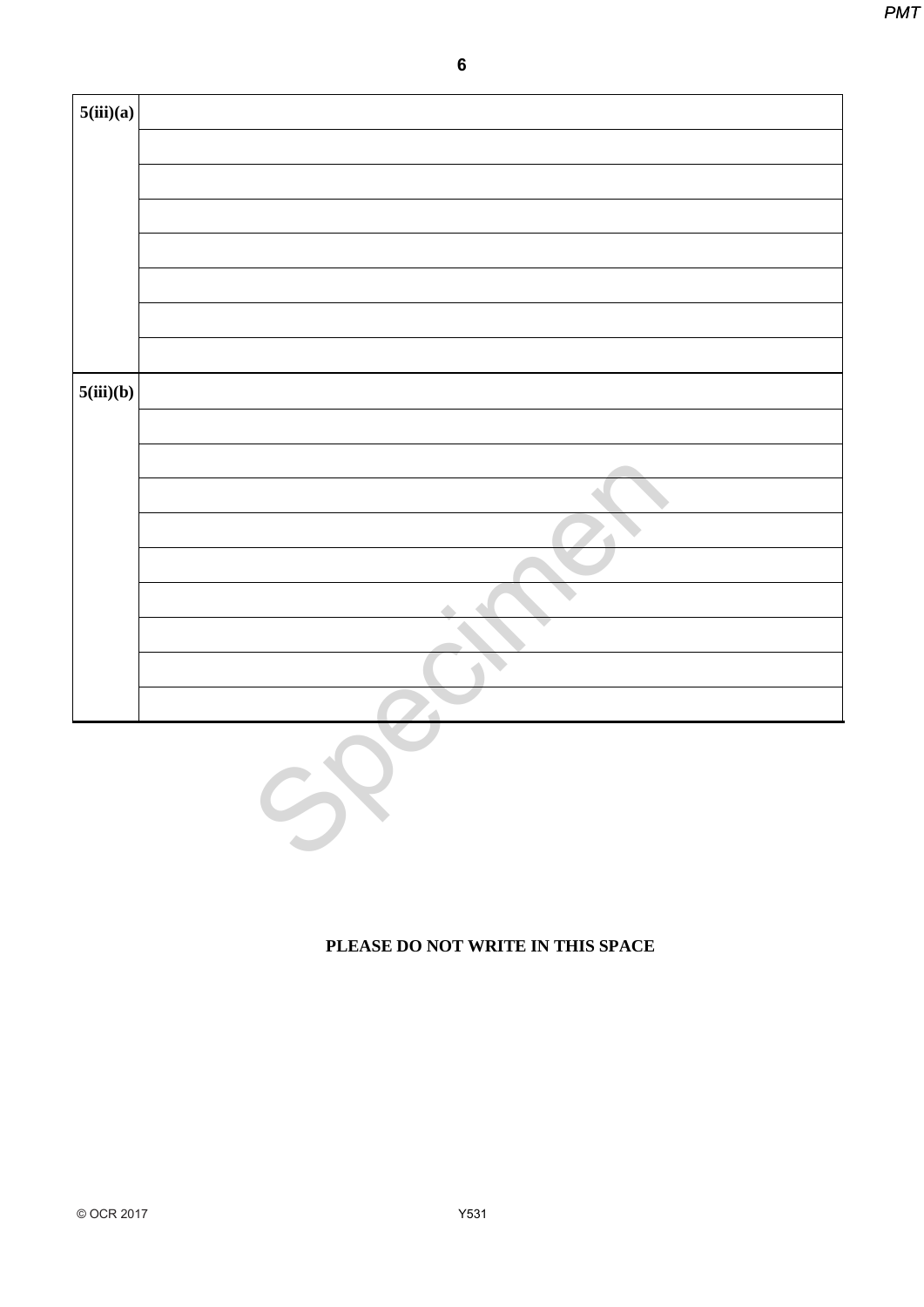|        | $\boldsymbol{7}$ |
|--------|------------------|
|        |                  |
| 6(i)   |                  |
|        |                  |
|        |                  |
|        |                  |
|        |                  |
|        |                  |
|        |                  |
|        |                  |
|        |                  |
|        |                  |
|        |                  |
|        |                  |
|        |                  |
|        |                  |
|        |                  |
| 6(ii)  |                  |
|        |                  |
|        |                  |
|        |                  |
|        |                  |
|        |                  |
|        |                  |
|        |                  |
|        |                  |
|        |                  |
|        |                  |
|        |                  |
| 6(iii) |                  |
|        |                  |
|        |                  |
|        |                  |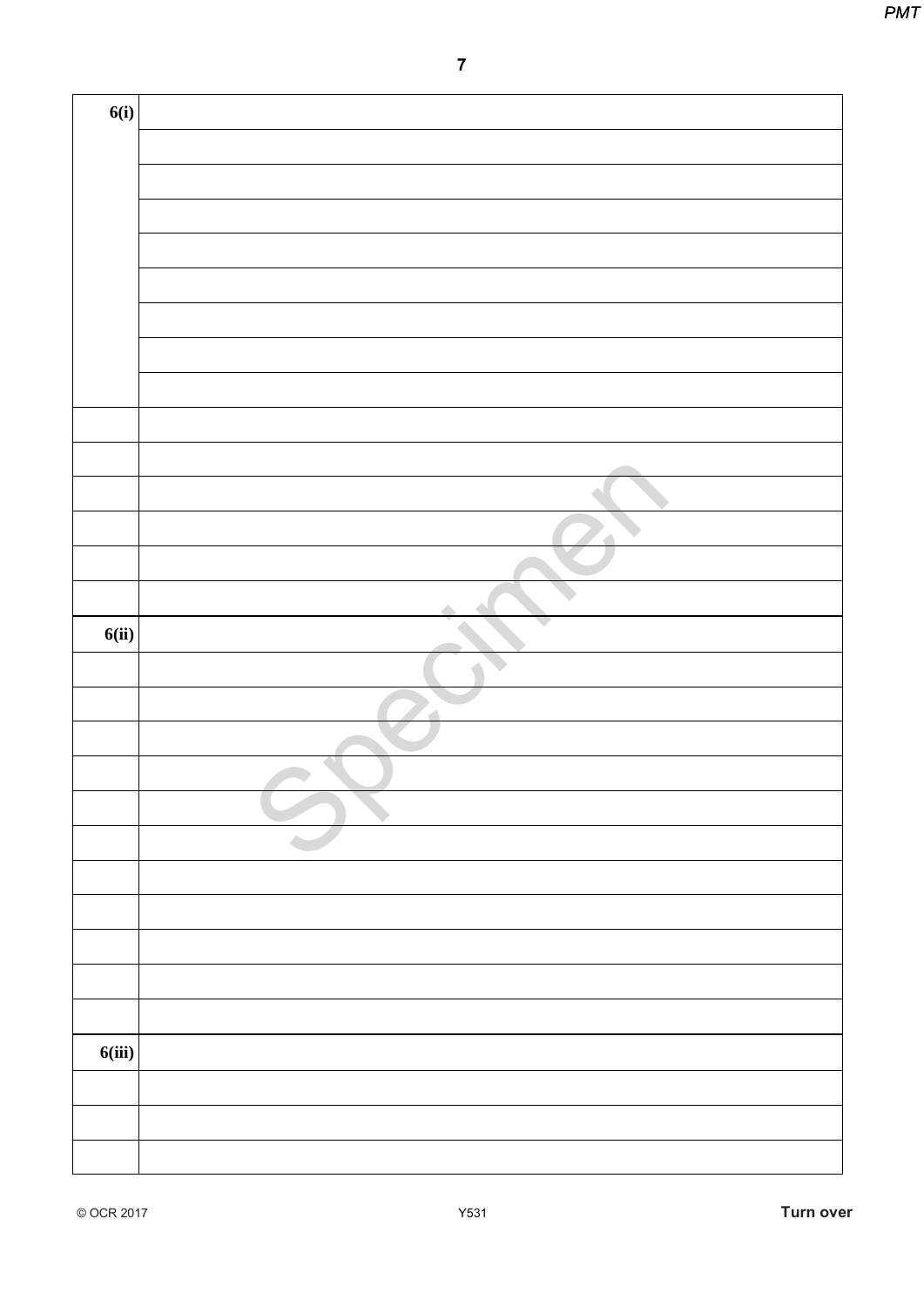**PMT** 

 $\boldsymbol{8}$ 

| $\boldsymbol{7}$ |                                                                                                                             |
|------------------|-----------------------------------------------------------------------------------------------------------------------------|
|                  |                                                                                                                             |
|                  |                                                                                                                             |
|                  |                                                                                                                             |
|                  |                                                                                                                             |
|                  |                                                                                                                             |
|                  |                                                                                                                             |
|                  |                                                                                                                             |
|                  |                                                                                                                             |
|                  |                                                                                                                             |
|                  |                                                                                                                             |
|                  |                                                                                                                             |
|                  |                                                                                                                             |
|                  |                                                                                                                             |
|                  |                                                                                                                             |
|                  |                                                                                                                             |
|                  |                                                                                                                             |
|                  |                                                                                                                             |
|                  |                                                                                                                             |
|                  | <u> 1989 - Johann Stoff, deutscher Stoffen und der Stoffen und der Stoffen und der Stoffen und der Stoffen und der</u><br>▼ |
|                  |                                                                                                                             |
|                  |                                                                                                                             |
|                  |                                                                                                                             |
|                  |                                                                                                                             |
|                  |                                                                                                                             |
|                  |                                                                                                                             |
|                  |                                                                                                                             |
|                  |                                                                                                                             |
|                  |                                                                                                                             |
|                  |                                                                                                                             |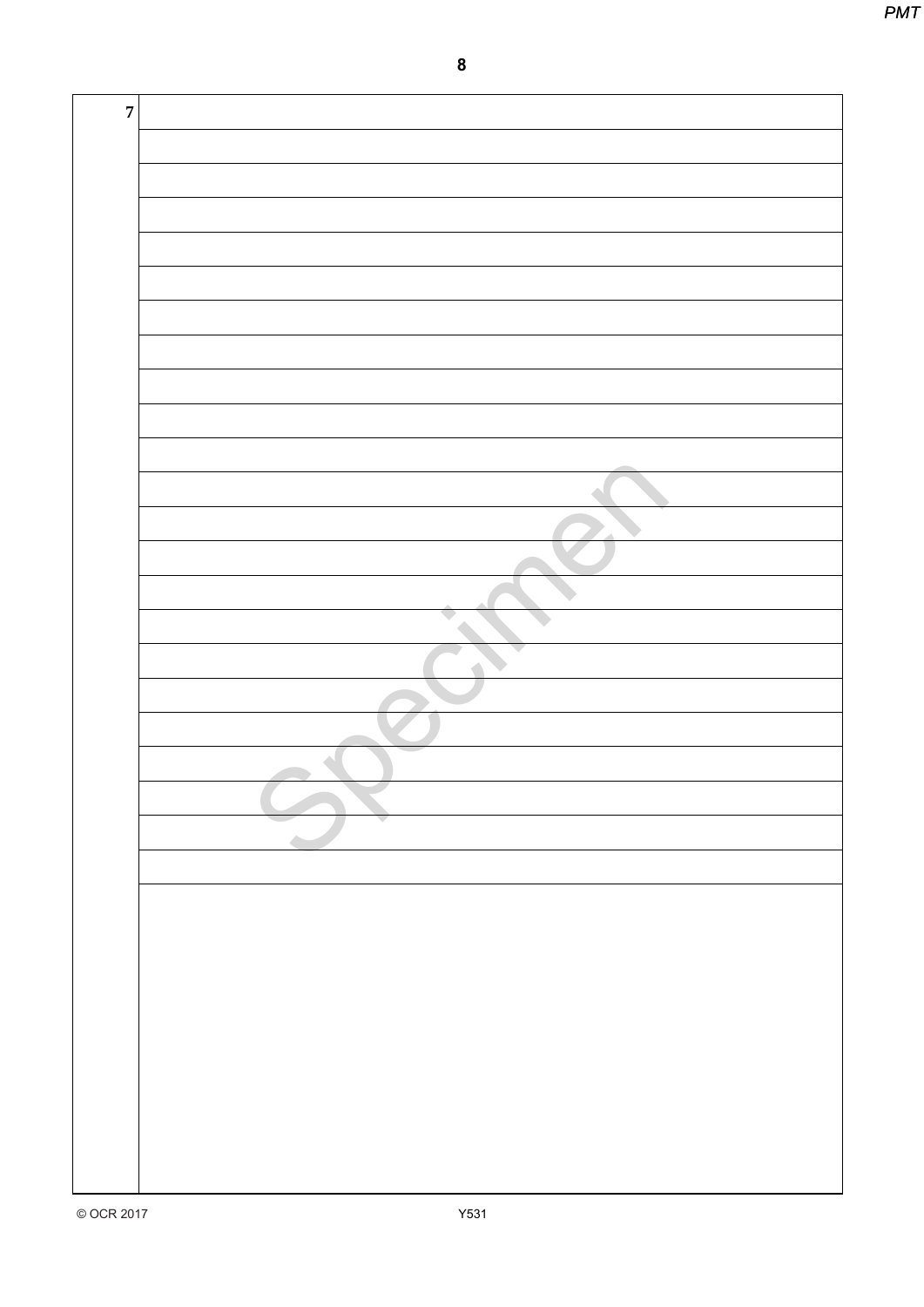| $\bf 8$ |  |
|---------|--|
|         |  |
|         |  |
|         |  |
|         |  |
|         |  |
|         |  |
|         |  |
|         |  |
|         |  |
|         |  |
|         |  |
|         |  |
|         |  |
|         |  |
|         |  |
|         |  |
|         |  |
|         |  |
|         |  |
|         |  |
|         |  |
|         |  |
|         |  |
|         |  |
|         |  |
|         |  |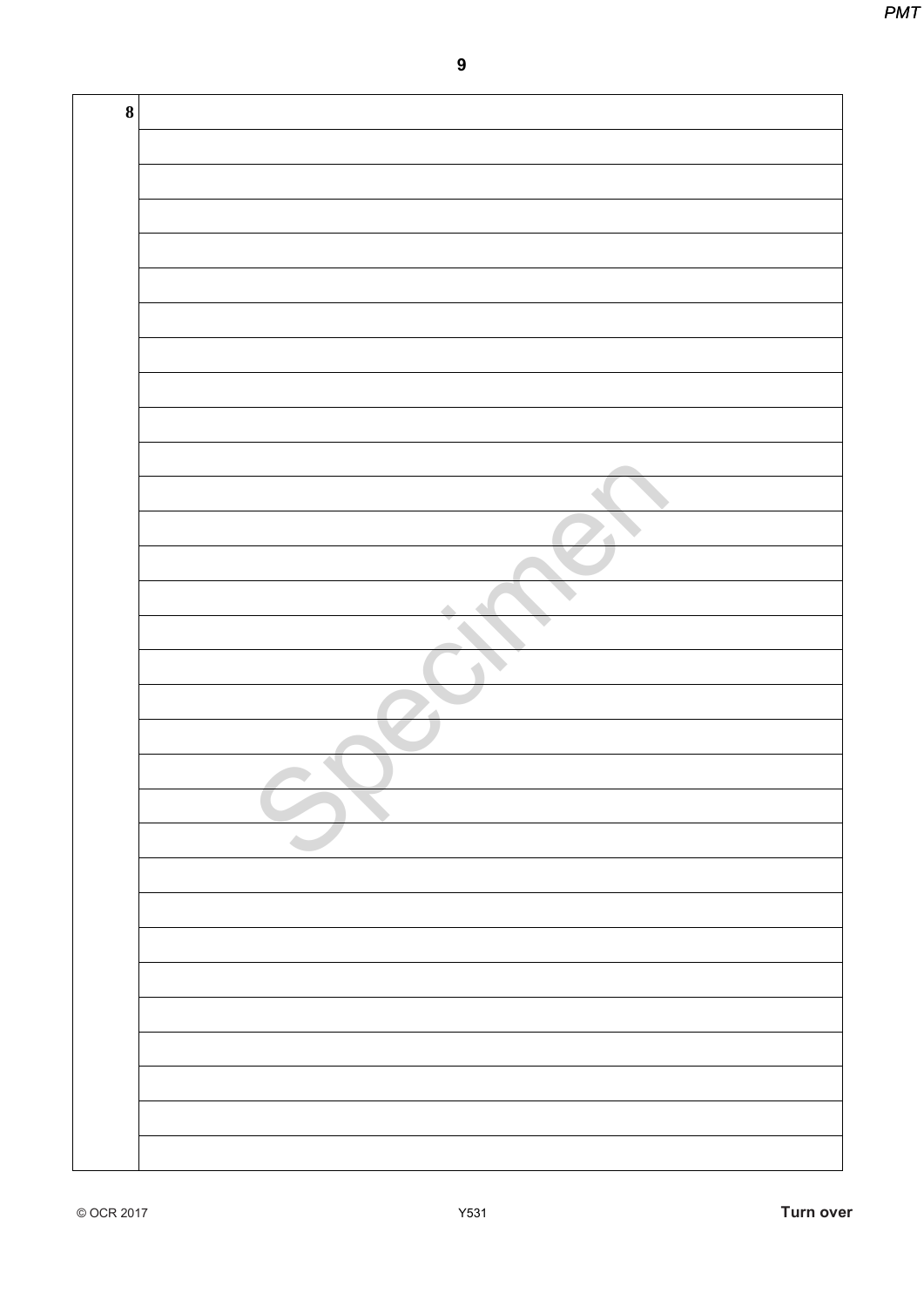|       | $10$ |
|-------|------|
| 9(i)  |      |
|       |      |
|       |      |
|       |      |
|       |      |
|       |      |
|       |      |
|       |      |
|       |      |
|       |      |
| 9(ii) |      |
|       |      |
|       |      |
|       |      |
|       |      |
|       |      |
|       |      |
|       |      |
|       |      |
|       |      |
|       |      |
|       |      |
|       |      |
|       |      |
|       |      |
|       |      |
|       |      |
|       |      |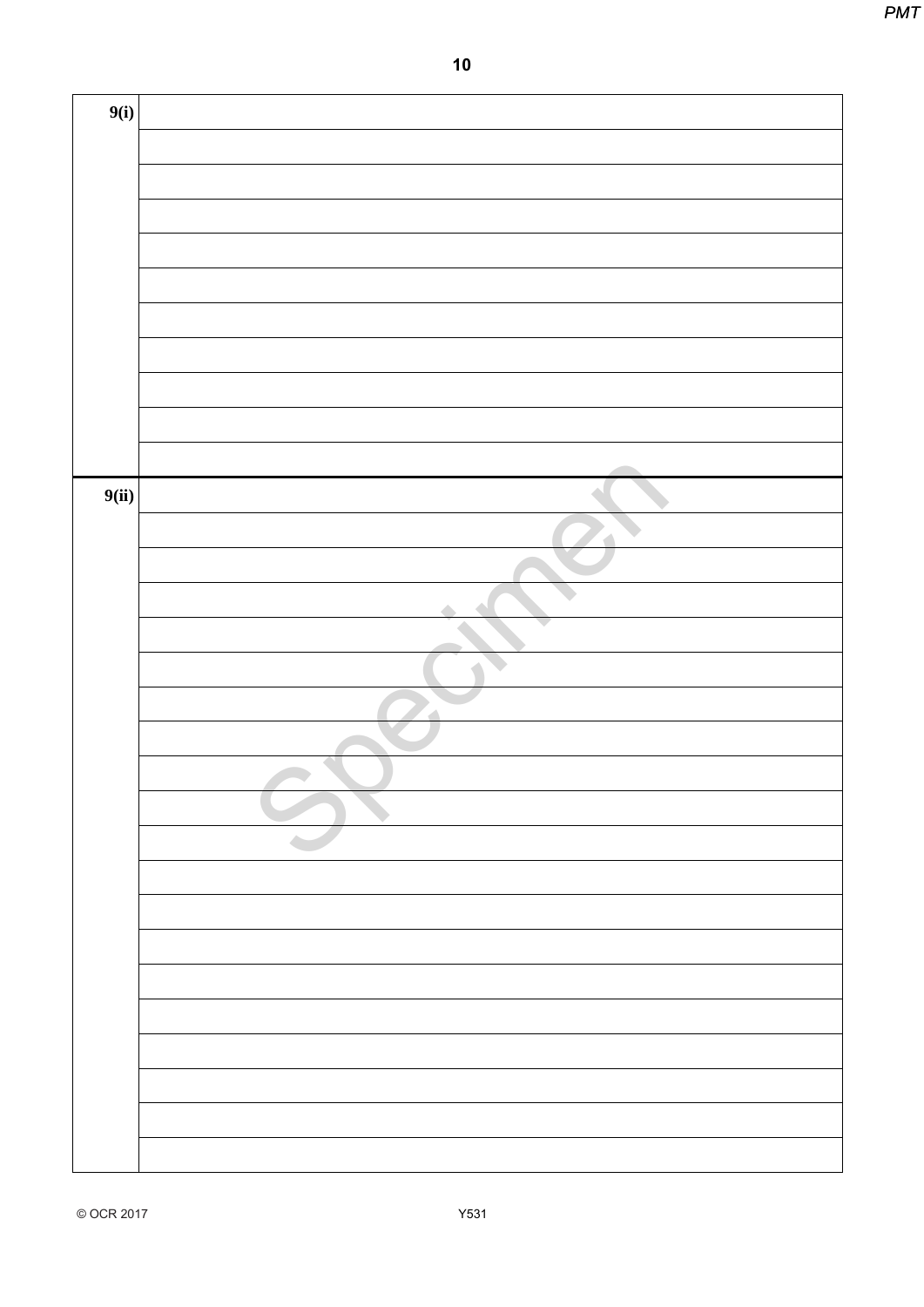**PMT** 

| 9(iii) |  |
|--------|--|
|        |  |
|        |  |
|        |  |
|        |  |
|        |  |
|        |  |
|        |  |
|        |  |
|        |  |
|        |  |
|        |  |
|        |  |
|        |  |
|        |  |
|        |  |
|        |  |
|        |  |
|        |  |
|        |  |
|        |  |
|        |  |
|        |  |
|        |  |
|        |  |
|        |  |
|        |  |
|        |  |
|        |  |
|        |  |
|        |  |
|        |  |
|        |  |
|        |  |
|        |  |
|        |  |
|        |  |